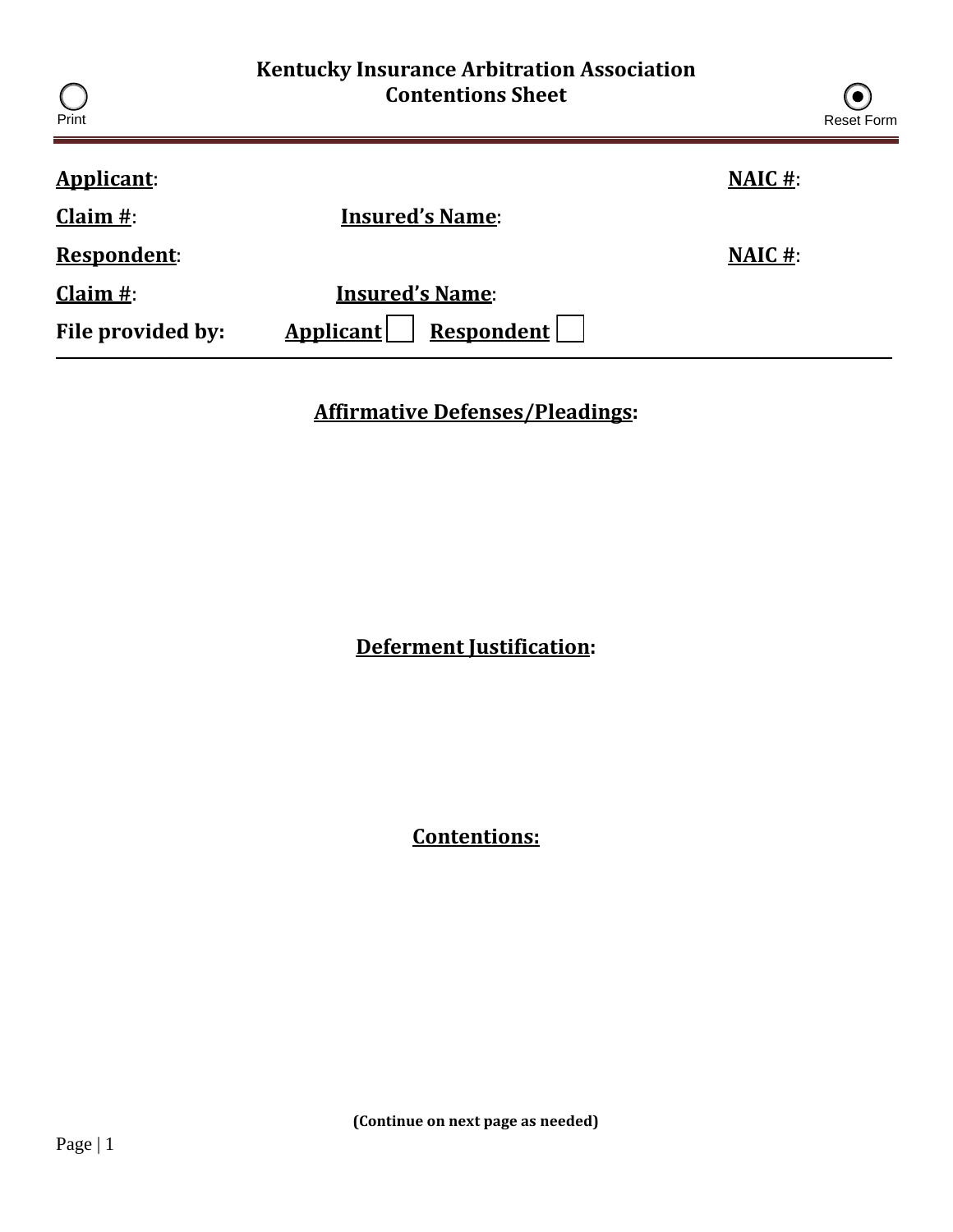**Contentions (Cont.):**

**(Continue on next page as needed)**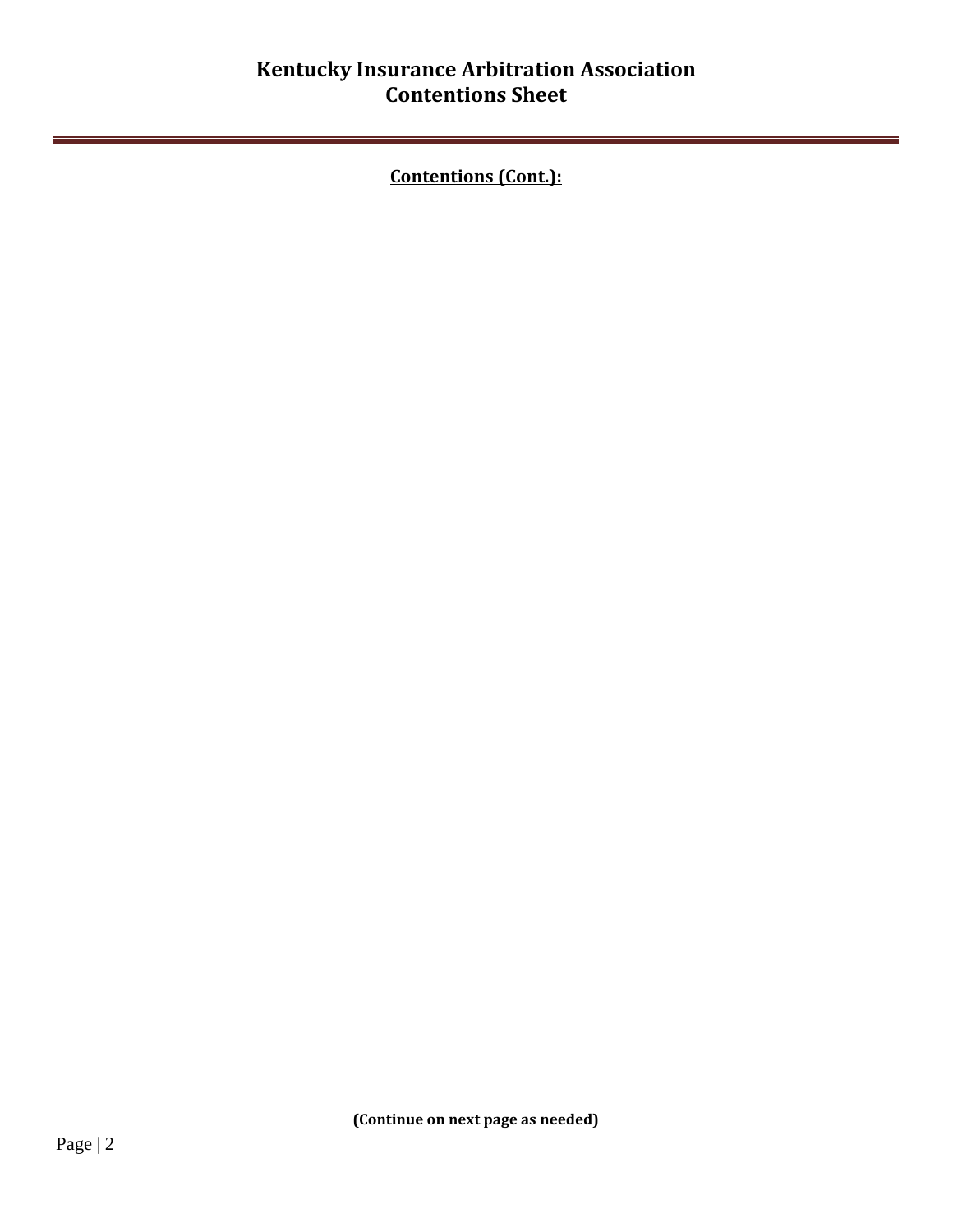## **Kentucky Insurance Arbitration Association Contentions Sheet**

**Contentions (Cont.)**

**(Continue on pages 4 & 5 as needed)**

Page | 3